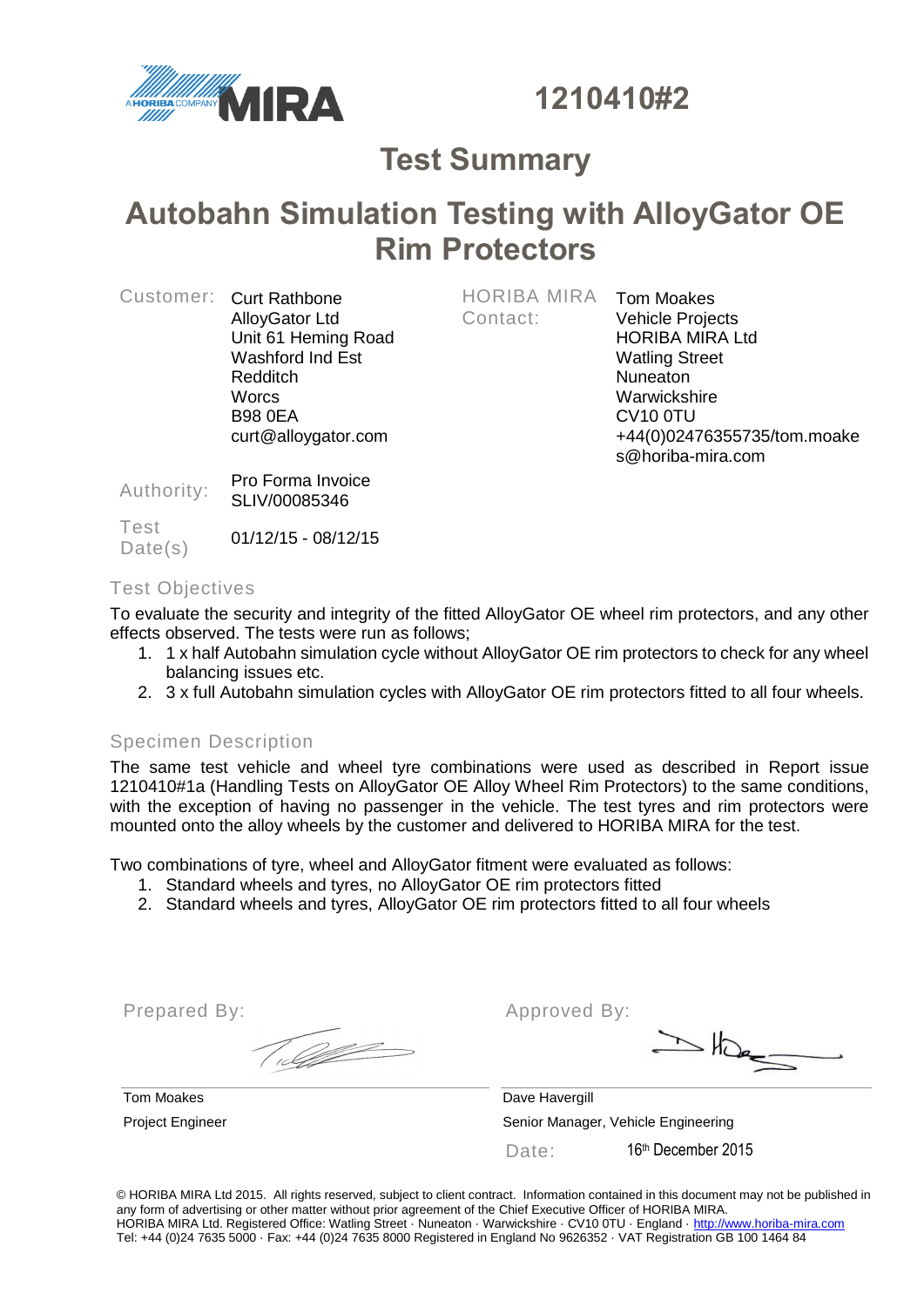## Test Equipment

A Racelogic VBOX Sport data logger with GPS speed measurement was used for validation of the vehicle speeds on the Autobahn simulations. Example GPS speed data is shown in Appendix 1.

Tyre pressures were checked and set to the vehicle's recommended pressure of 2.2 bar (32psi) prior to the start of each cycle. Wheel bolts were checked and torqued to 110Nm prior to the start of each cycle.

All AlloyGator OE rim protectors were paint-pen marked at 3 equally spaced radial locations across the rim, gator and tyre to observe any relative movement during the testing. This set-up is shown in Figure 1 below.



Figure 1 - Wheel/Tyre Set-ups with AlloyGator Rim Protectors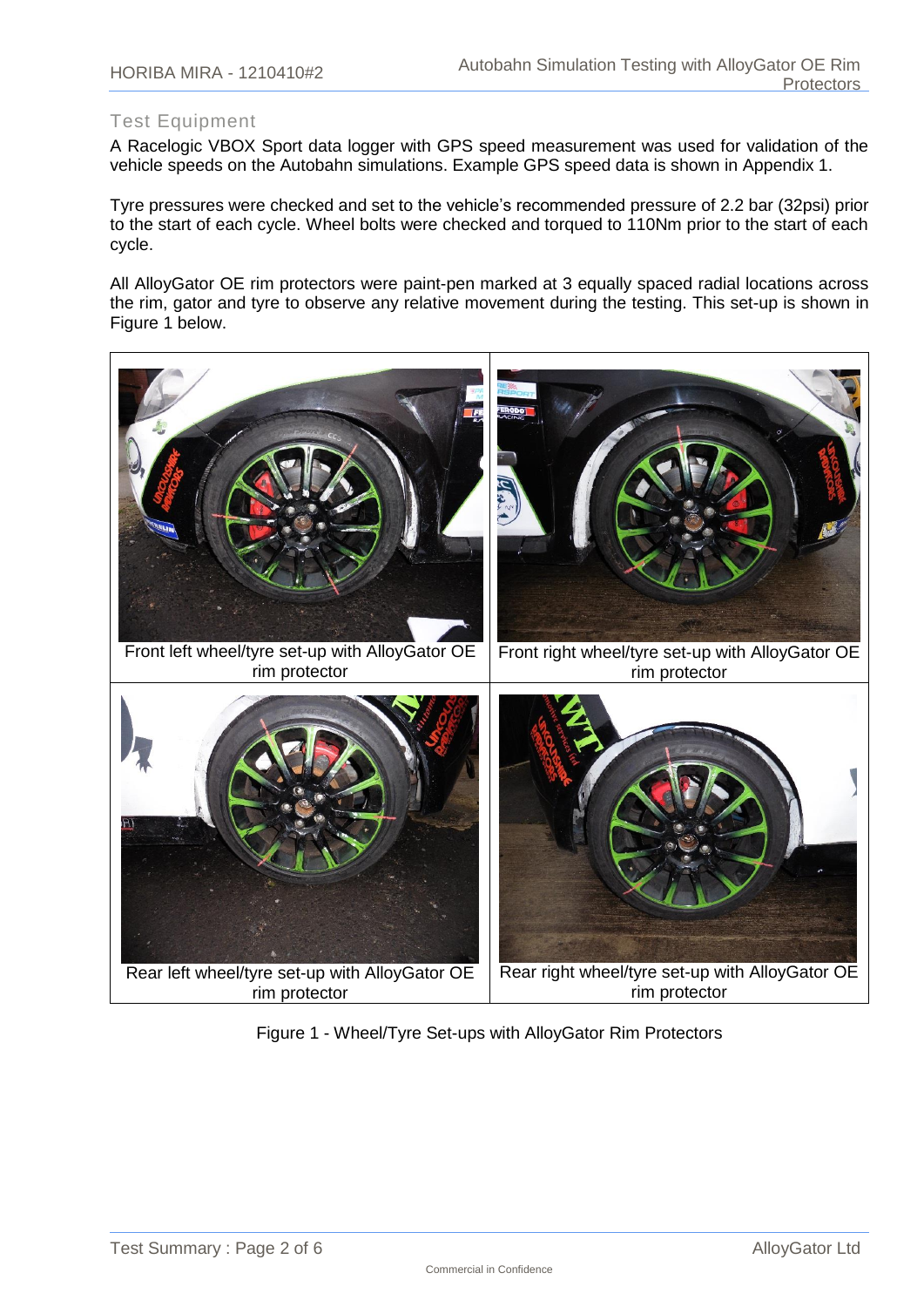## Test Description

The tests were conducted to the HORIBA MIRA Autobahn simulation cycle around the Number 1 circuit. This cycle consists of high speed driving, with some transient sections. The vehicle is driven up to the maximum achievable speed for the 'Vmax' sections, and limited to 100mph on the 33° banked corners. A breakdown of the test cycle is given in Appendix 2.

#### Test Numbers

The following tests were performed:

#### **Test 1 (day 1)**

- Half cycle (Laps 1-16) without AlloyGator OE rim protectors fitted to any of the wheels.

#### **Test 2 (day 2)**

- Full cycle (33 laps, ~92 miles) with AlloyGator OE rim protectors fitted to all four wheels.

#### **Test 3 (days 3-4\*)**

- Full cycle (33 laps, ~92 miles) with AlloyGator OE rim protectors fitted to all four wheels.
- \*Laps 1-15 were completed on day 3 and laps 16-33 were completed on day 4, as described in the next section (Test Results).

#### **Test 4 (day 4)**

- \*Laps 16-33 of test 3.
- Full cycle (33 laps, ~92 miles) with AlloyGator OE rim protectors fitted to all four wheels.

Maximum speed achieved was ~198km/h as recorded by the VBox data logger, which corresponded with an indicated 125mph on the vehicle instrumentation.

#### Test Results

#### **Test 1 (day 1)**

Half cycle without rim protectors was completed without any issues. No wheel balancing/ vibration issues were present, and no loss of tyre pressure occurred.

#### **Test 2 (day 2)**

First full Autobahn simulation cycle with rim protectors fitted was completed successfully. There was no loss of tyre pressures and no movement of the rim protectors observed. Some intermittent excessive vibration occurred at high speed (>100mph) towards the end of the test, but not thought to be related to the fitting of the rim protectors. Wheel balancing was checked and re-done as necessary but made no difference to the vibration felt at high speed.

#### **Test 3 (day 3)**

Laps 1-15 of the second full Autobahn simulation with rim protectors fitted. The test was stopped initially at lap 11 due to continued intermittent vibration at high speed, of concern to the driver's safety. Vehicle was inspected again to find no issues with the rim protectors coming loose, or any issues with the wheels and tyres. The vehicle's wheels were then switched front to rear, and the vehicle was driven up to lap 15 by an additional driver for a second opinion of the vibration issue. The vibration was experienced once more yet deemed acceptable for this type of vehicle. The decision was made to continue testing as normal, with extra vigilance on the following day.

#### **Test 4 (day 4)**

Laps 16-33 of the second full Autobahn simulation with rim protectors fitted. There was no loss of tyre pressures, and no movement of the rim protectors was observed.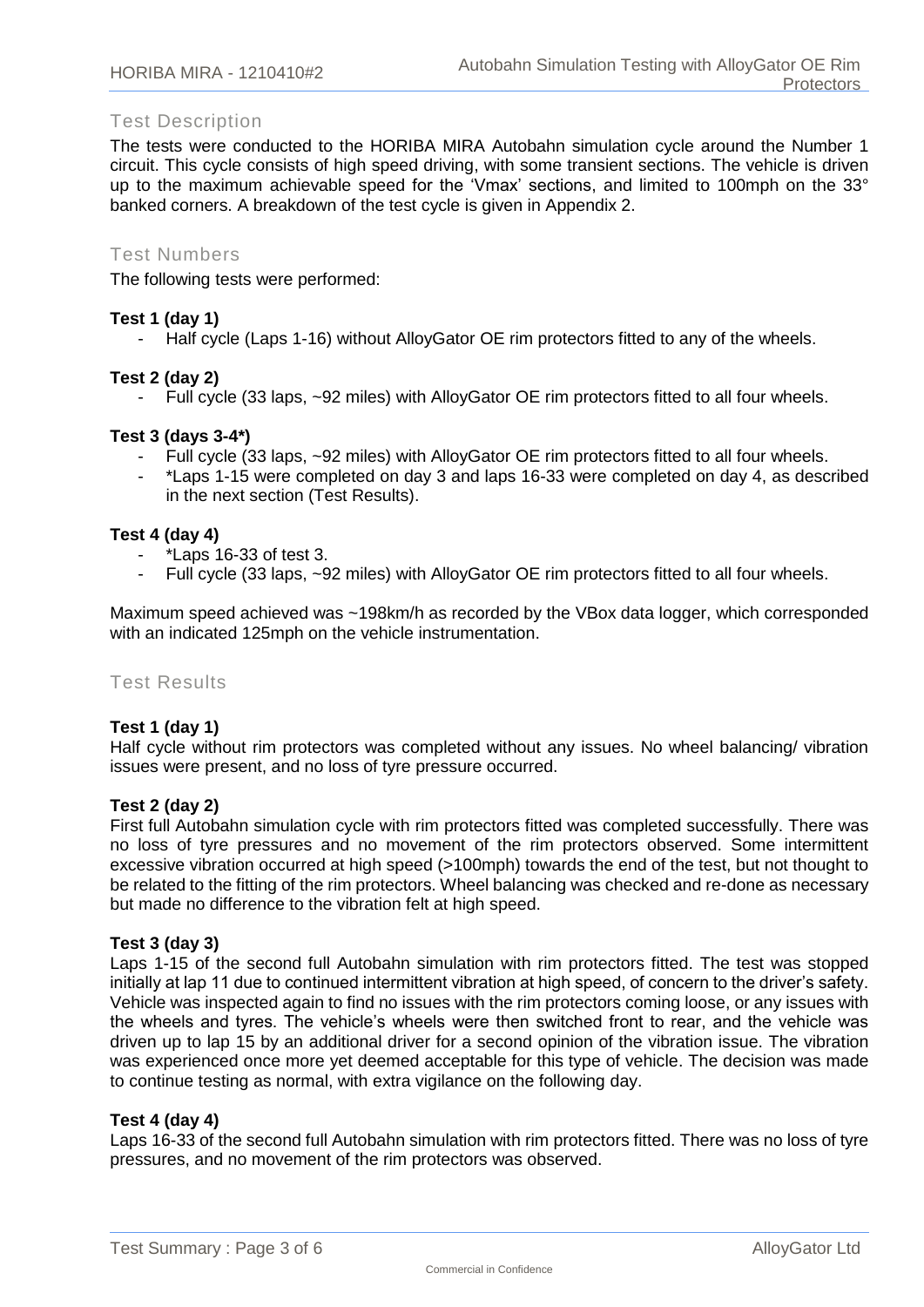The third full Autobahn simulation with rim protectors fitted was completed successfully. There was no loss of tyre pressures, and no movement of the rim protectors was observed.

Intermittent vibration at high speed was again observed in the latter cycles. Following discussions with the customer, a most likely diagnosis was given by the vehicle owner's Engineer – this was deemed to be as a result of excessive camber and castor for track use, when compared with the road vehicle specification.

### Conclusions

No radial movement or outward displacement was observed between the AlloyGator OE rim protectors, wheel rims and tyres in any of the tests. Although tyre pressures increased slightly in each test (to a maximum of 38psi), this is normal for this type of drive cycle, caused by the increase in tyre temperature. To validate that there was no loss of tyre pressure after each test cycle, the vehicle was given an appropriate ambient soak period before re-checking the tyre pressures against the original specification of 32psi.

As there was no displacement of the AlloyGator OE rim protectors, and no loss of tyre pressures, the security and integrity of the fitted AlloyGator OE rim protectors was validated for all of the Autobahn simulation cycles.

#### Recommendations

HORIBA MIRA recommends that AlloyGator should inspect all rims, tyres and rim protectors to check for any damage that could have been caused by or to the AlloyGator rim protectors.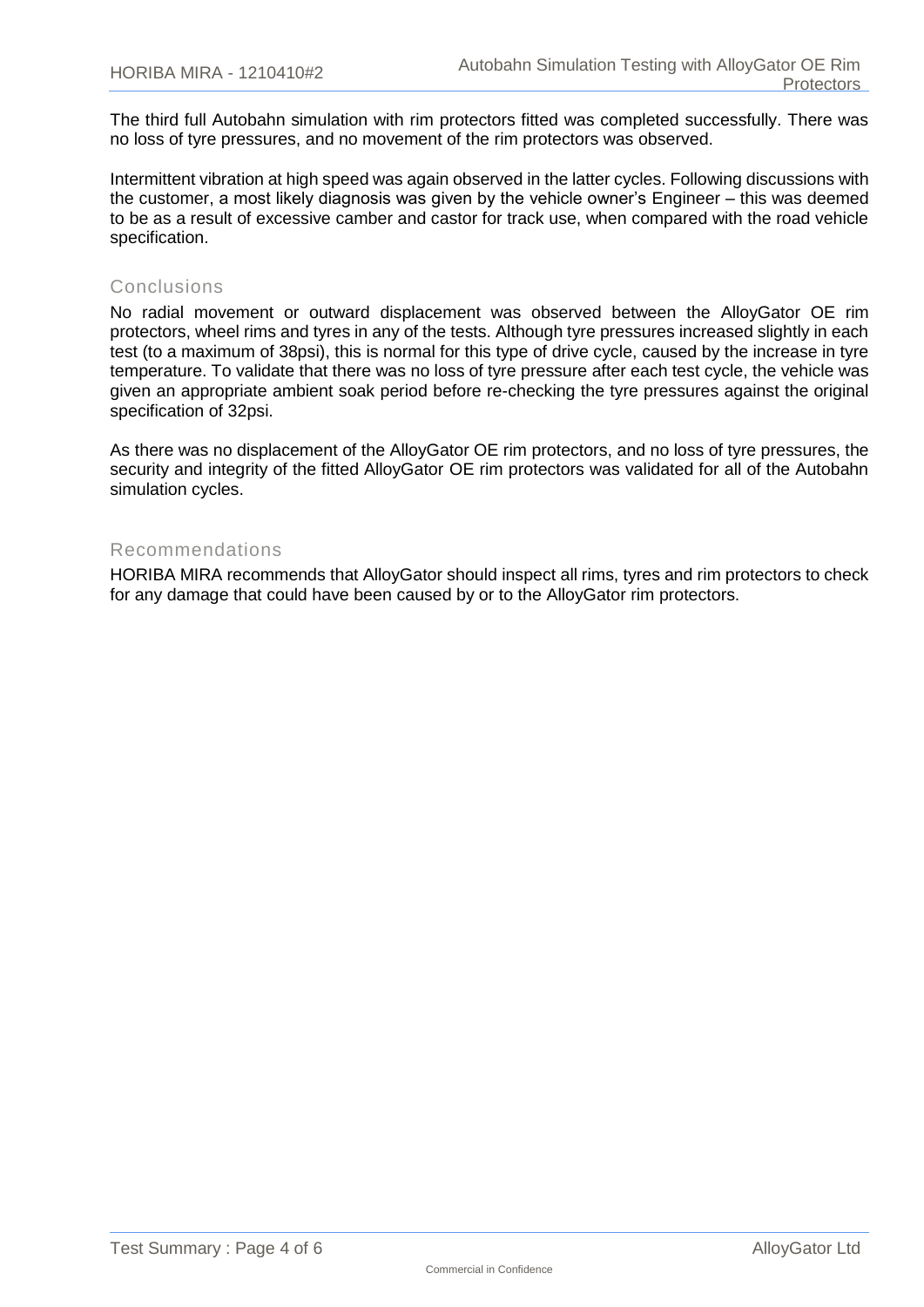## Appendix 1



Example section of recorded Autobahn simulation data showing the maximum speeds of 198km/h.

Figure 2 - Example Section of Autobahn Simulation Data